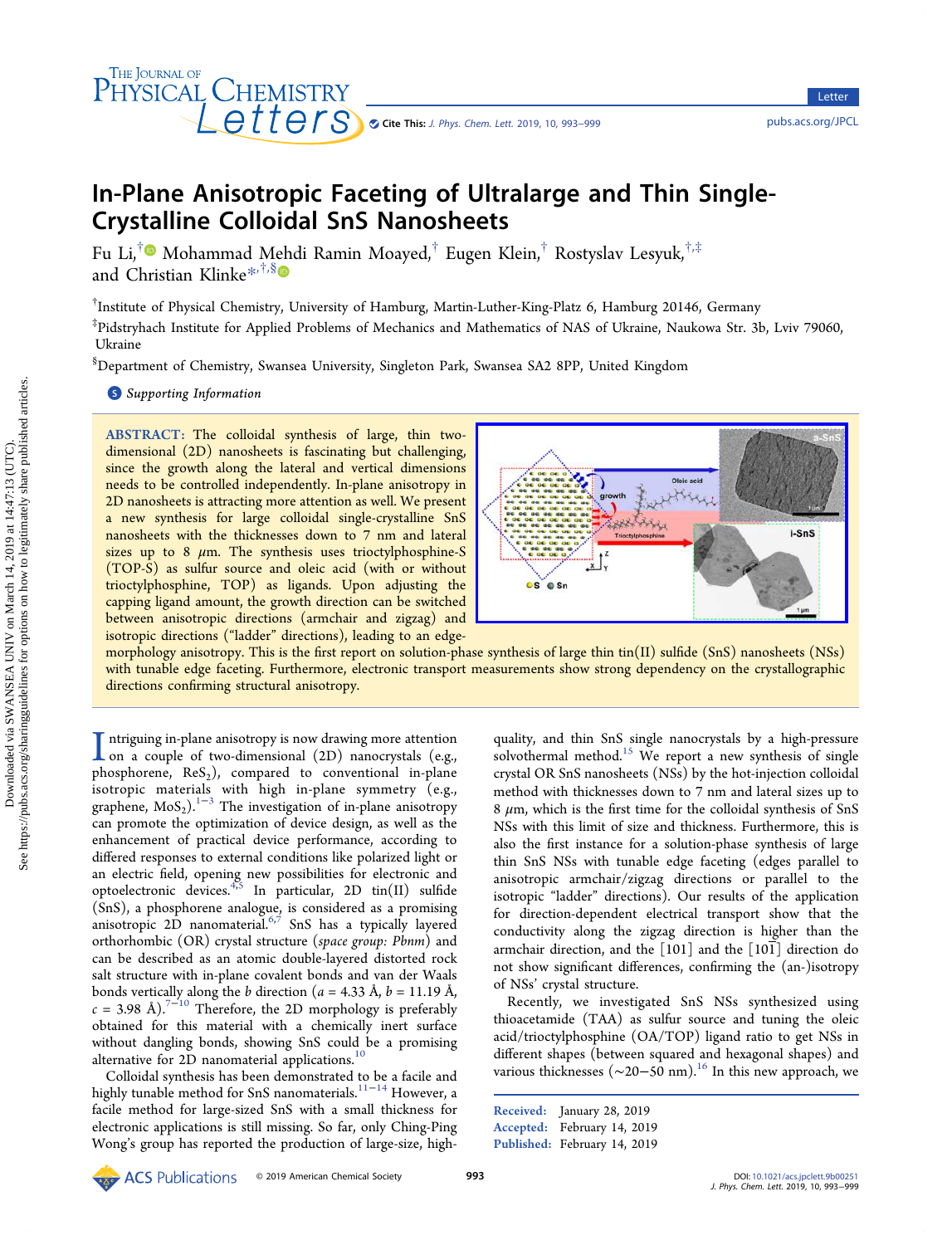# The Journal of Physical Chemistry Letters Letters Letter Letter Letter Letter Letter Letter Letter Letter Letter



Figure 1. (a) TEM image and SAED pattern (b) of SnS NSs. (c) AFM image and height profile of two single SnS nanosheets. (d) XRD patterns for SnS NSs drop-casted on a Si wafer (thin film) and a powder sample in a capillary tube.

adopt trioctylphosphine-S (TOP-S) as sulfur source as an improved recipe. A typical transmission electron microscope (TEM) image of a standard sample of SnS NSs with lateral sizes of approximately  $3100 \times 2500$  nm is shown in Figure 1a. A representative scanning electron microscope (SEM) image of dispersed NSs is shown as the inset (Figure 1a), presenting well-defined rectangular nanosheet morphology. The selected area electron diffraction pattern (SAED) demonstrates a spot pattern that is consistent with a single-crystal nanosheet (Figure 1b). The diffraction spots of the SAED can be indexed to the specific facets of OR-SnS, which are also identified in the corresponding TEM image in the inset of Figure 1b (SAED patterns are rotated with respect to the TEM image by instrumentation). Atomic force microscopy (AFM, Figure 1c) reveals that the thickness of a single sheet is around 14−15 nm, and the calculated average thickness from XRD data using the Scherrer equation is 10 nm. Powder X-ray diffraction (XRD, Figure 1d) for the capillary sample matches well the peaks with the reference card (00-039-0354) for OR SnS. The XRD pattern of a drop-casted sample shows prominent preferred orientation due to the texture effect (the large lateral size compared to the small vertical thickness makes crystallographic orientations not random), with significantly pronounced (040), (080) reflexes. This indicates that the thickness direction is [010], showing highly textured orientation for drop-casted samples. This is consistent with the SAED suggesting that the surface is oriented along [010] direction

(Figure 1b). Both XRD patterns confirm the pure OR crystal structure. The optical band gap  $(E_{\sigma})$  of the SnS NSs (a-SnS) is determined by the Tauc linearization based on the optical absorption measurements [\(Figure S1\)](http://pubs.acs.org/doi/suppl/10.1021/acs.jpclett.9b00251/suppl_file/jz9b00251_si_001.pdf). The values for the direct and indirect bandgaps of OR-SnS NSs are determined to be 1.69 and 1.25 eV, respectively. Varying the reaction parameters to 0.52 mmol of 2 M TOP-S for the injection, we successfully obtained the thinnest SnS NSs in 2.4  $\mu$ m size (7.0) nm from XRD data, 11 nm from AFM data, [Figure S2\)](http://pubs.acs.org/doi/suppl/10.1021/acs.jpclett.9b00251/suppl_file/jz9b00251_si_001.pdf) after a 30 s reaction.

Recently, in-plane electronic anisotropy of 2D materials has gained great attention and it has been widely investigated for potential electronic devices.<sup>5,[17](#page-6-0),[18](#page-6-0)</sup> Therefore, in-solution tuning of edge faceting plays an important role in the application of electronic anisotropy for 2D colloidal nanomaterials. Generally, after adjusting reaction parameters, we achieved two different types of SnS NSs with respect to edge faceting: (1) rectangular NSs with exposed edges parallel to the (100), (001) planes (parallel to zigzag and armchair direction, respectively); (2) rectangular (nearly square-shaped) NSs with edges parallel, respectively, to the {101} planes, which are along four isotropic "ladder" directions [\(Figure 2\)](#page-2-0). We define them as anisotropic-SnS (a-SnS) and isotropic-SnS (i-SnS) NSs, respectively. The crystal structure of SnS is shown in [Figure 2](#page-2-0). It is an orthorhombic crystal structure with Sn and S atoms in two adjacent double layers and layers stacking along the Y (or  $b$ ) axis by weak van der Waals interaction.<sup>6</sup> A 3D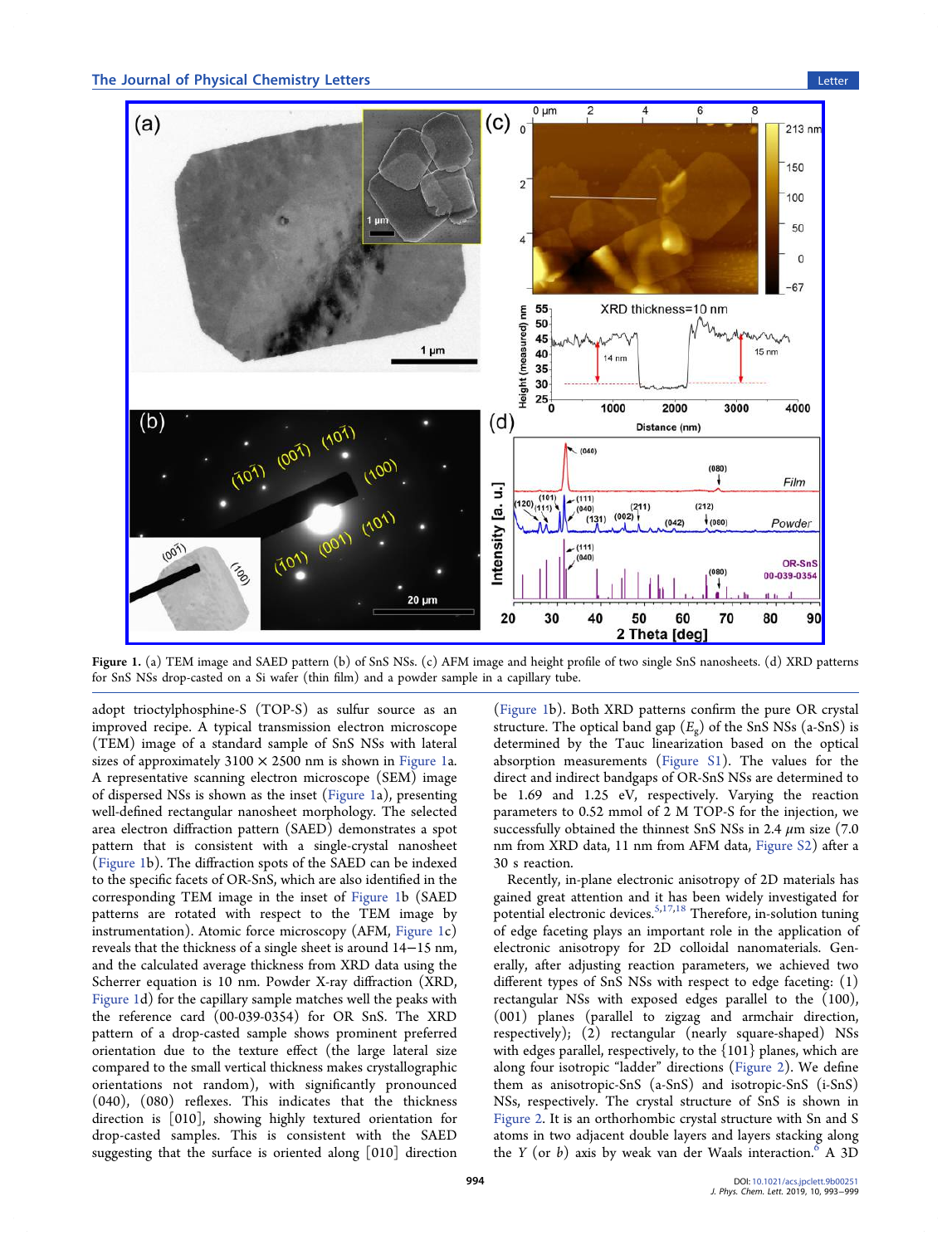<span id="page-2-0"></span>

Figure 2. Atomic arrangements of exposed facets parallel to the "ladder" direction (a), zigzag direction (b), and armchair direction (c) for SnS NSs. (d) A 3D crystal model of an octagonal prism of SnS with observable planes marked. (e) Morphology and corresponding atomic models of SnS NSs with exposed facets parallel to the anisotropic directions (forming a-SnS) or isotropic directions (forming i-SnS). These two types of NSs grow, respectively, from the same original starting point with different growth directions (shown in blue and green arrows).

crystal model of an octagonal prism is shown (Figure 2d) as a simplified starting point for investigating further growth of shaped nanocrystals. The a-SnS NSs are obtained by using 0.64 mmol of OA and 1.0 mmol of TOP in a flask, followed by the hot injection of 0.26 mL of 1 M TOP-S at 300 °C. The obtained SnS NSs are in rectangular shape with edges parallel to the armchair/zigzag directions, according to the interpretation of the SAED in [Figures S3](http://pubs.acs.org/doi/suppl/10.1021/acs.jpclett.9b00251/suppl_file/jz9b00251_si_001.pdf) and 2e-(1).

HRTEM was performed to confirm the edge faceting ([Figure 3](#page-3-0)). The lattice fringes with the d-spacing of 0.20 nm for the (002) plane and the SAED pattern ([Figure 3](#page-3-0)a,d) indicates the longer rectangular edge of a-SnS has exposed (100) facets, whereas the lattice spacing of 0.19 nm for the (002) plane and in-plane nearly perpendicular planes with both d-spacings of 0.29 nm  $((10\overline{1})$  and  $(\overline{101})$  planes) in [Figure 3b](#page-3-0) demonstrates the shorter rectangular edge is parallel to (001) planes, proven also by the SAED [\(Figure 3d](#page-3-0)). Additionally, it also has four truncated corners parallel to the {101} planes. The other type, i-SnS NSs, is prepared with 1.56 mmol of OA and hot injection of 0.52 mL of 1 M TOP-S. The synthesized sheets are rectangular SnS NSs with four main edges parallel to the "ladder" directions and a pair of truncated corners parallel

to (100) facets according to SAED in [Figures S3a](http://pubs.acs.org/doi/suppl/10.1021/acs.jpclett.9b00251/suppl_file/jz9b00251_si_001.pdf) and 2e-(2). Likewise, the SAED and the d-spacing of 0.29 nm [\(Figure](#page-3-0) [3](#page-3-0)e,g,h) confirmed that the four main edges are parallel to the exposed {101} planes and the two truncated corner edges correspond to the exposed (100) facets ([Figure S3b\)](http://pubs.acs.org/doi/suppl/10.1021/acs.jpclett.9b00251/suppl_file/jz9b00251_si_001.pdf).

In the previous work, we have already investigated the adsorption energies of capping ligands and their role in anisotropic growth of SnS square and hexagonal shaped NSs.<sup>[16](#page-6-0)</sup> Here, we demonstrate the anisotropic growth of nanocrystals under different reaction conditions to form two types of sheets (or anisotropic faceting). After taking aliquots to check the growth process [\(Figure S4\)](http://pubs.acs.org/doi/suppl/10.1021/acs.jpclett.9b00251/suppl_file/jz9b00251_si_001.pdf), we confirmed a similar growth mechanism as the NSs reported recently.<sup>[16](#page-6-0)</sup> Thus, the anisotropic growth governed by capping ligands after fast nucleation still serves as the main growth pattern for the SnS NSs investigated in this study. The variation of capping ligands in the reaction plays an important role in tuning the growth anisotropy of SnS NSs. Thus, we investigated the influence of the amount of TOP (in the flask and in the TOP-S precursor solution) and OA, respectively [\(Figures S5](http://pubs.acs.org/doi/suppl/10.1021/acs.jpclett.9b00251/suppl_file/jz9b00251_si_001.pdf)−S7). More TOP-S used in the reaction can still facilitate the formation of larger and thicker a-SnS NSs ([Figure S5a](http://pubs.acs.org/doi/suppl/10.1021/acs.jpclett.9b00251/suppl_file/jz9b00251_si_001.pdf)−c, 0.26, 0.52, and 0.78 mL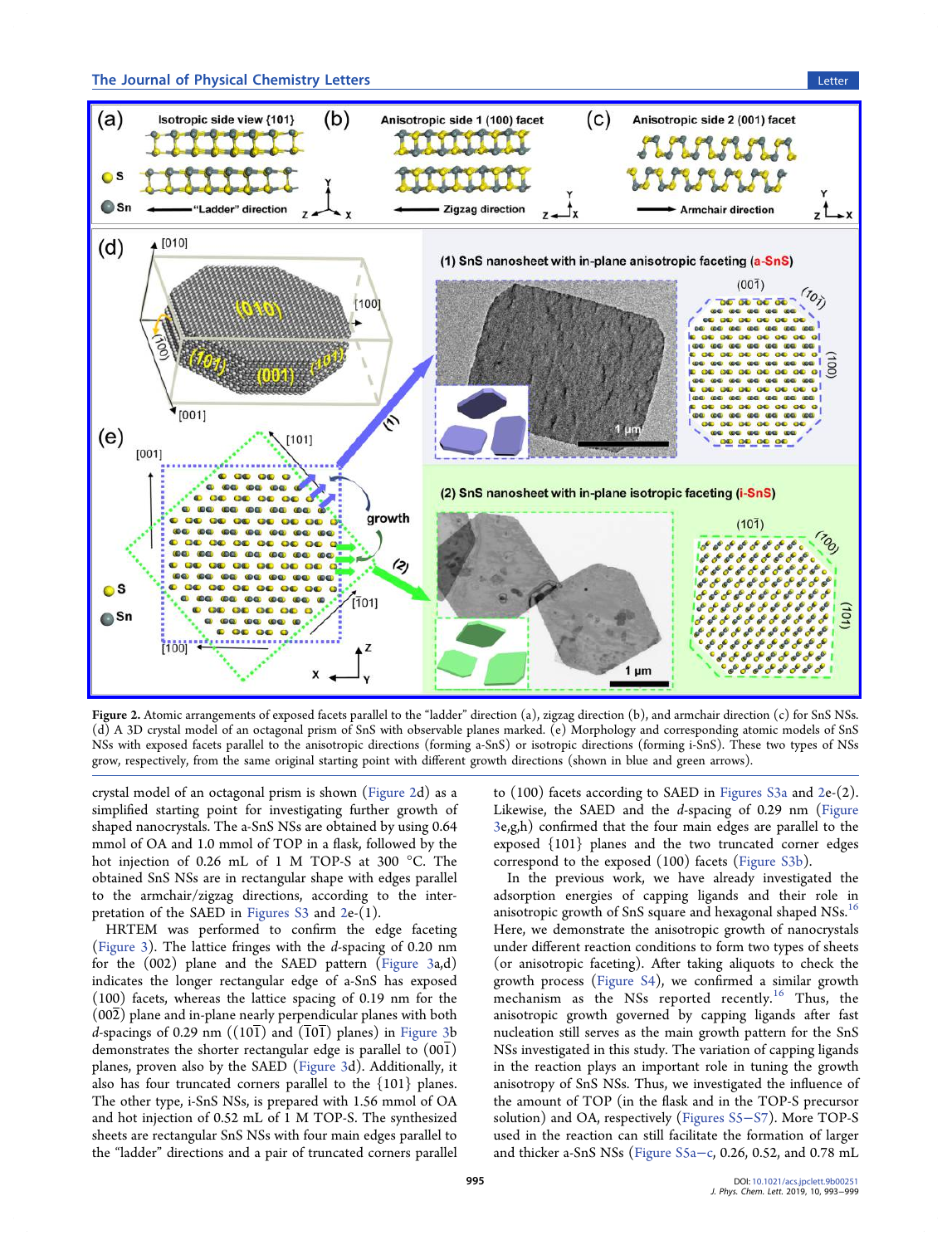<span id="page-3-0"></span>

Figure 3. High-resolution TEM images and SAED patterns of rectangular a-SnS NSs (a−d) and i-SnS NSs (e−h).

of 1 M TOP-S). The thicknesses are 10, 12, and 36 nm determined from XRD data, and each corresponding AFM thickness is about 5−7 nm larger compared to the XRD thickness (partly shown in [Figure S6](http://pubs.acs.org/doi/suppl/10.1021/acs.jpclett.9b00251/suppl_file/jz9b00251_si_001.pdf)). Interestingly, if TOP only serves as solvent for dissolving S (TOP-S), with 0.64 mmol of OA, only undefined-shaped NSs are formed [\(Figure](http://pubs.acs.org/doi/suppl/10.1021/acs.jpclett.9b00251/suppl_file/jz9b00251_si_001.pdf) [S5d](http://pubs.acs.org/doi/suppl/10.1021/acs.jpclett.9b00251/suppl_file/jz9b00251_si_001.pdf)). When the amount of TOP-S increases, a-SnS NSs start to appear composed of four explicit rectangular edges (even no truncated corners formed, [Figure S5e\)](http://pubs.acs.org/doi/suppl/10.1021/acs.jpclett.9b00251/suppl_file/jz9b00251_si_001.pdf). The lateral size decreases from nearly 8 to 3.5  $\mu$ m, whereas the thickness fluctuates from 8.9 to 9.3 nm according to the XRD data ([Figure S5f\)](http://pubs.acs.org/doi/suppl/10.1021/acs.jpclett.9b00251/suppl_file/jz9b00251_si_001.pdf). A similar tendency can also be observed when we raised the amount of OA without any TOP in the flask before injection [\(Figure S7\)](http://pubs.acs.org/doi/suppl/10.1021/acs.jpclett.9b00251/suppl_file/jz9b00251_si_001.pdf). The square NSs were produced with a higher amount of OA (from 0.64 to 1.5 and 2.0 mmol) in the reaction. Nevertheless, edge faceting switches to exposed facets parallel to isotropic directions, forming i-SnS NSs with 1.5 and 2.0 mmol of OA [\(Figure S7b,c\)](http://pubs.acs.org/doi/suppl/10.1021/acs.jpclett.9b00251/suppl_file/jz9b00251_si_001.pdf). In terms of morphology, the lateral size becomes smaller upon the increase of the OA amount (respectively, 7900 to 1500 and 1400 nm) and the thickness becomes larger (respectively, 8.9 to 17.6 and 27 nm, defined by XRD, [Figure S7d,](http://pubs.acs.org/doi/suppl/10.1021/acs.jpclett.9b00251/suppl_file/jz9b00251_si_001.pdf) corresponding AFM images partly shown in [Figures S8 and S9](http://pubs.acs.org/doi/suppl/10.1021/acs.jpclett.9b00251/suppl_file/jz9b00251_si_001.pdf)). When 1.0 mmol of TOP is introduced with a high amount of OA (1.5 mmol), i-SnS NSs

are also formed, whereby truncated edges which correspond to  $(100)$  and  $(100)$  crystal planes, are more obvious [\(Figure](http://pubs.acs.org/doi/suppl/10.1021/acs.jpclett.9b00251/suppl_file/jz9b00251_si_001.pdf) [S10\)](http://pubs.acs.org/doi/suppl/10.1021/acs.jpclett.9b00251/suppl_file/jz9b00251_si_001.pdf). Theoretically, binding affinities of specific ligands on preferred facets play a significant role in anisotropic growth for nanocrystals.[19](#page-6-0),[20](#page-6-0) The a-SnS NSs are formed by a higher growth speed on  $\{101\}$  facets, whereby the growth on  $(100)$ ,  $(001)$  and their parallel facets  $(100)$  and  $(001)$  is hampered due to stronger passivation of OA.<sup>[16](#page-6-0)</sup> Then, i-SnS NSs are formed with relatively faster growth toward the [100] (or  $\left[\overline{1}00\right]$ ) direction and  $\left[001\right]$  (or  $\left[00\overline{1}\right]$ ) direction, coupled with a passivation of the {101} facets. To support this observation, DFT simulations are performed to investigate the possible mechanism for the formation of the edge faceting based on the adsorption energy of ligands on each representative facet of SnS nanocrystals [\(Table 1\)](#page-4-0). Compared to our previous work using TAA for the i-SnS NS synthesis, TOP-S is considered as the key factor for obtaining a-SnS NSs. In the case of TAA for the SnS NS synthesis, i-SnS NSs can be prepared with the copassivation of applied ligands (oleate, TOP, and OA), due to the high adsorption energy of TOP and oleate on {101} and  $(100)$  facets.<sup>[16](#page-6-0)</sup> Here, the formation of a-SnS is mainly due to the high adsorption energy of TOP-S on (100), (001) facets (DFT, [Table 1\)](#page-4-0). Higher adsorption energy of TOP-S may sterically hinder the approach of SnS monomers to the surface,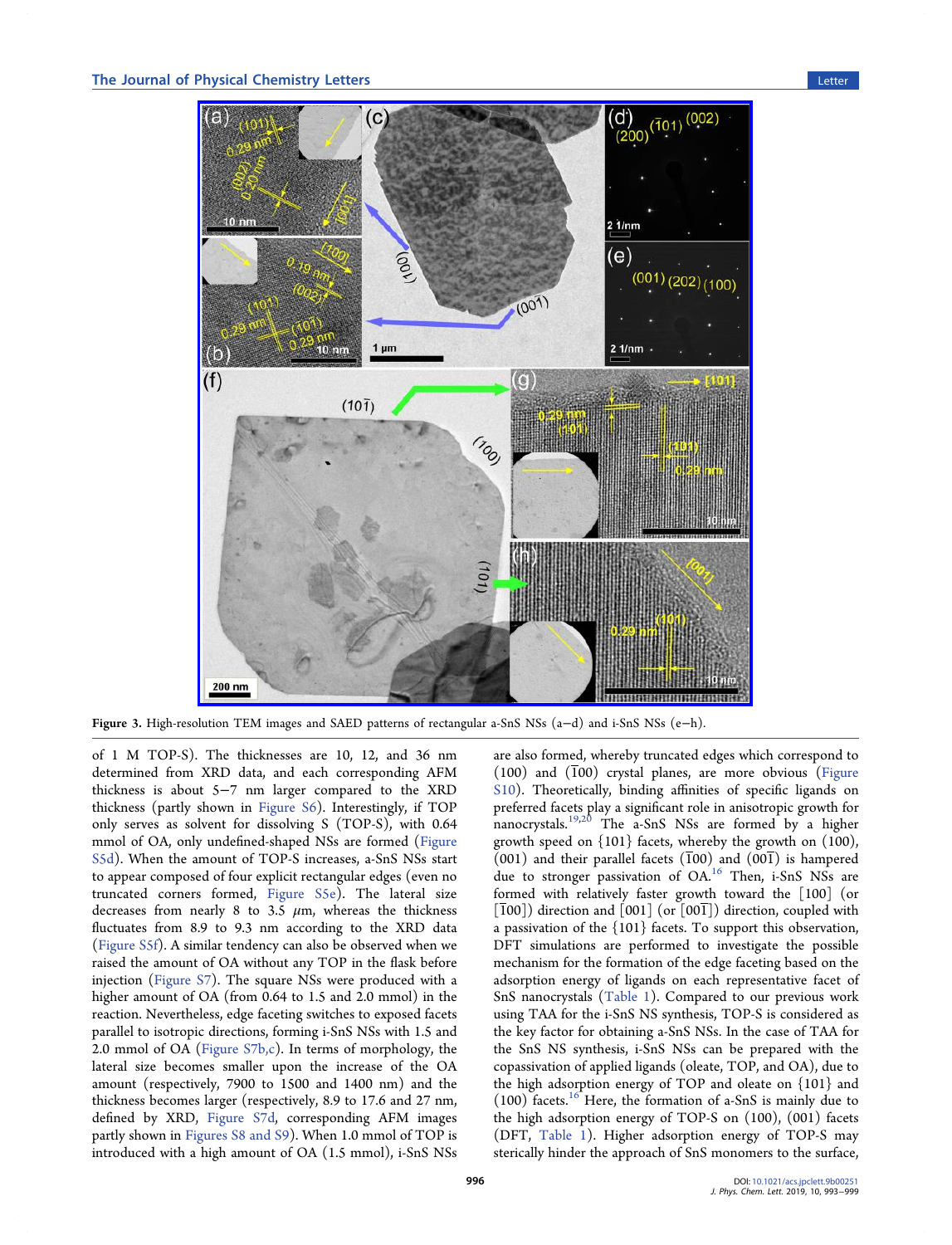<span id="page-4-0"></span>Table 1. Adsorption Energy [eV] of Ligand Molecules on the Four Facets of SnS Calculated by the Density Functional Theory (DFT) Method<sup> $a$ </sup>

|               | $SnS-101$<br>side facet<br>(isotropic) | $SnS-100$ side<br>facet<br>(anisotropic,<br>zigzag) | SnS-001 side<br>facet<br>(anisotropic,<br>armchair) | $SnS-010$ side<br>facet (top or<br>down) |
|---------------|----------------------------------------|-----------------------------------------------------|-----------------------------------------------------|------------------------------------------|
| <b>TPP</b>    | 1.939                                  | 1.503                                               | 1.551                                               | 0.675                                    |
| TPP-<br>S(C3) | 1.740                                  | 2.390                                               | 1.799                                               | 0.927                                    |

a The simulations were performed using simplified molecules for TOP and TOP-S (tripropylphosphine (TPP) and TPP-S).

subsequently slowing the growth speed of the facets. In detail, the presence of TOP-S in the reaction solution obviously exerts a strong influence on the SnS crystal surface, preferentially stabilizing the (100), (001) facets. This finally has an impact on the growth rate of these facets during growth, so it is rational to propose the (100) and (001) facets turn to be more stable and present lower growth rate, which in the end serve as the exposed facets for the final sheets. It finally results in specific faceting with edges along anisotropic directions.<sup>21</sup> The simulations of TOP-S on the facets using simplified molecules with different chain lengths also show similar tendencies ([Table S1](http://pubs.acs.org/doi/suppl/10.1021/acs.jpclett.9b00251/suppl_file/jz9b00251_si_001.pdf)). What is more fascinating is that the inplane faceting can be switched from a-SnS to i-SnS by adjusting the amount of OA in the reaction even in the presence of TOP-S. This is also supported by the DFT results in our previous work, $16$  exhibiting high absorption energy of oleate on (100) and {101} facets, leading to square-shaped sheets with (100) truncated corner edges in the end.

The zigzag and armchair directions have been investigated to demonstrate anisotropy in electronic behavior based on the difference in atomic ordering along these two directions.<sup>6</sup> To investigate the electrical properties of these NSs along different crystallographic directions, we contacted them individually and measured their room temperature conductivity. In one group of the devices, four contacts were placed parallel to the edges of the NSs in order to investigate the conductivity along the anisotropic directions (Figure 4a). For the other group, the contacts were placed from corner to corner to probe the isotropic directions (Figure 4b). Figure 4c shows the IV characteristics of these sheets along the anisotropic directions. The conductivity along the (100) facet edge (zigzag direction) reaches 65 S/m while, for the (001) face edge (armchair

Armchair [100  $(b)$  $(a)$ (100)  $(100)$ Ladder direction  $(00)$ Zigzag  $[001]$  $(001$  $(c)$  $(d)$  $7x10^{-7}$  $2.5x10^{-8}$  $6x10^{-7}$  $2.0x10^{-8}$ zigzag  $101$  $5x10^{-7}$ armchair  $10<sup>1</sup>$ current (A)  $1.5x10^{-8}$ current (A)  $4x10$  $3x10$  $1.0 \times 10^{-8}$  $2x10$  $5.0x10^{-9}$  $1x10^{-7}$  $0.5$  $1.5$  $2.0$  $1.5$  $0.0$  $1.0$  $0.0$  $0.5$  $1.0$  $2.0$ bias (V) bias (V)

Figure 4. Electrical measurements along different directions. Schematic illustration of the nanosheets, contacted along anisotropic directions (a) and along isotropic directions (b). (c) The IV characteristics for anisotropic directions showing a higher conductivity along the zigzag direction compared to the armchair direction. (d) The IV characteristics along isotropic directions, representing similar conductivities along the ladder directions.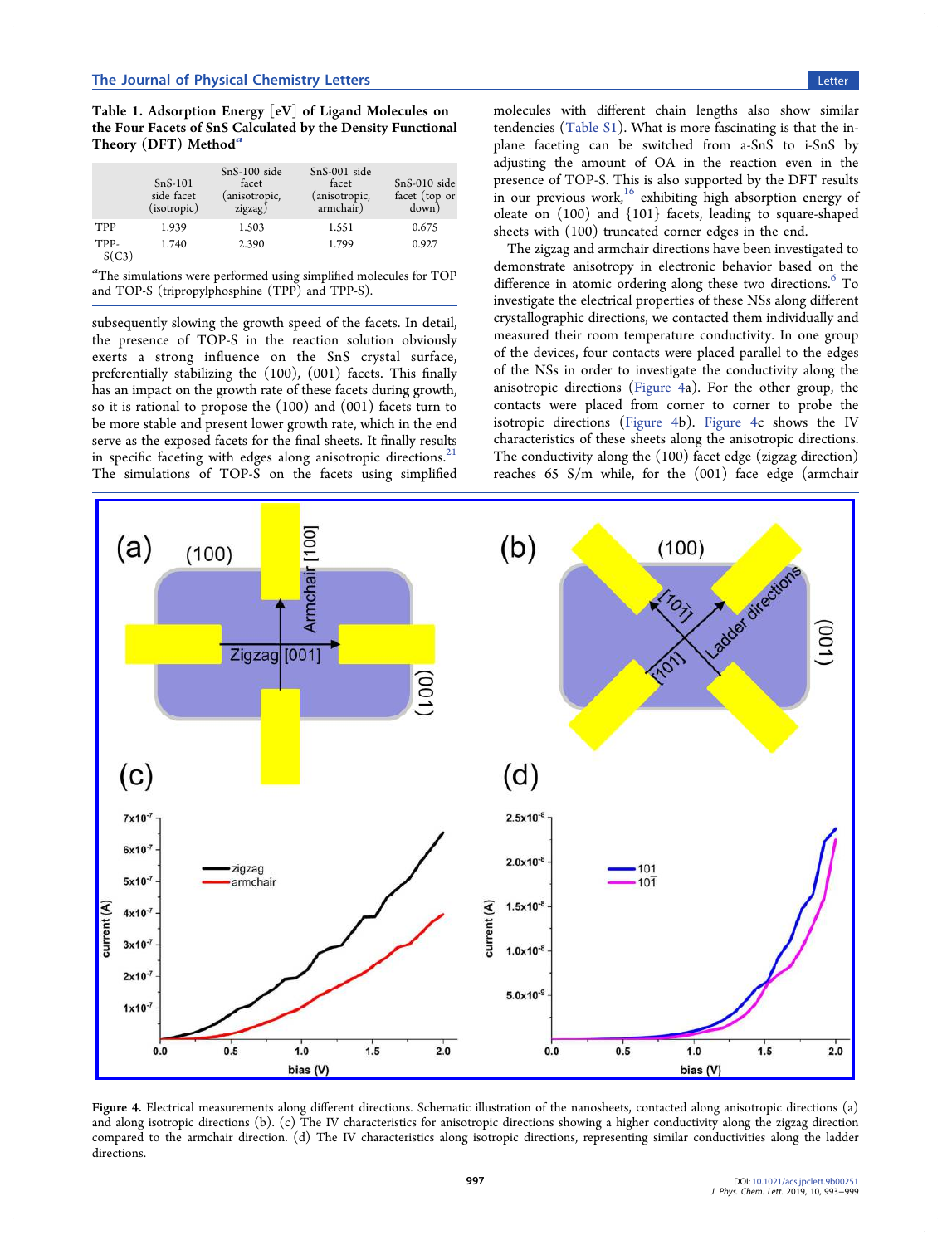# <span id="page-5-0"></span>The Journal of Physical Chemistry Letters Letters Letter Letter Letter Letter Letter Letter Letter Letter Letter

direction), a significantly lower conductivity of 39 S/m can be observed. The ratio of the conductivity along these directions (zigzag/armchair) is equal to 1.67, which is in very good agreement with the literature.<sup>6</sup> The effective mass of the carriers, which are mainly holes,  $6.22$  differs considerably along these two directions.  $6,22,23$  $6,22,23$  As a result of this difference, the carriers have a higher mobility along the zigzag direction, which results in a higher conductivity. $6$  On the other hand, the conductivity was measured along the  $(101)$ ,  $(10\overline{1})$  facet edges (ladder directions). The conductivity along these directions is isotropic (2.2 and 2.3 S/m, [Figure 4d](#page-4-0)). The arrangement of atoms along these directions is exactly identical which results in a comparable electrical conductivity.

In summary, we investigated the crystal-structure orientation switching with respect to the edge morphology of rectangularshaped SnS NSs. We report the synthesis conditions when the edge faceting can be switched between faceting along two anisotropic directions and along four isotropic directions. The tuning of the thickness (down to 7 nm) and lateral size (up to  $8 \mu m$ ) for SnS NSs manifests a promising advantage of these materials. The synthesis opens the possibility to contact individual nanosheet on the substrate, with predefined orientations, promoting the applications of colloidal 2D nanomaterials for new devices with anisotropic properties. We exemplify this by electrical measurements. They confirm different conductivities for each crystallographically distinct direction. It displays an in-plane electronic anisotropy in conductivity along the zigzag and armchair directions but isotropic behavior from corner to corner (ladder directions).

# **EXPERIMENTAL SECTION**

Preparation and Characterization of 2D SnS Nanosheets. The synthesis and characterization methods are described in detail in the [Supporting Information](http://pubs.acs.org/doi/suppl/10.1021/acs.jpclett.9b00251/suppl_file/jz9b00251_si_001.pdf).

Device Preparation and Transport Measurements. The individual SnS nanosheet was contacted by e-beam lithography and measured by a semiconductor parameter analyzer (details in the [Supporting Information](http://pubs.acs.org/doi/suppl/10.1021/acs.jpclett.9b00251/suppl_file/jz9b00251_si_001.pdf)).

#### ■ ASSOCIATED CONTENT

## **S** Supporting Information

The Supporting Information is available free of charge on the [ACS Publications website](http://pubs.acs.org) at DOI: [10.1021/acs.jp](http://pubs.acs.org/doi/abs/10.1021/acs.jpclett.9b00251)[clett.9b00251](http://pubs.acs.org/doi/abs/10.1021/acs.jpclett.9b00251).

Additional experimental details; optical absorbance spectra; characterization of the thinnest SnS NSs; SAED patterns; TEM images; TOP-S amount variation for a-SnS NSs; AFM images and measured height images of synthesized SnS nanosheets; TEM analysis and XRD patterns; high amount of oleic acid for the synthesis of i-SnS NSs; adsorption energy of ligand molecules ([PDF](http://pubs.acs.org/doi/suppl/10.1021/acs.jpclett.9b00251/suppl_file/jz9b00251_si_001.pdf))

# ■ AUTHOR INFORMATION

#### Corresponding Author

\*E-mail: [christian.klinke@swansea.ac.uk](mailto:christian.klinke@swansea.ac.uk).

# ORCID<sup>®</sup>

Fu Li: [0000-0002-4710-9623](http://orcid.org/0000-0002-4710-9623)

Christian Klinke: [0000-0001-8558-7389](http://orcid.org/0000-0001-8558-7389)

# **Notes**

The authors declare no competing financial interest.

# ■ ACKNOWLEDGMENTS

This work was supported by China Scholarship Council (CSC). We thank the European Research Council for the ERC Starting Grant "2D-SYNETRA" (Seventh Framework Program FP7; Project: 304980) and the German Research Foundation DFG for financial support in the frame of the Cluster of Excellence "Center of ultrafast imaging CUI" and the Heisenberg scholarship KL 1453/9-2. We thank Daniela Weinert and Almut Barck (Universität Hamburg) for help with the HRTEM and XRD measurements.

#### ■ REFERENCES

(1) Fei, R.; Yang, L. Strain-engineering the anisotropic electrical conductance of few-layer black phosphorus. [Nano Lett](http://pubs.acs.org/action/showLinks?system=10.1021%2Fnl500935z&coi=1%3ACAS%3A528%3ADC%252BC2cXmvFChurk%253D&citationId=p_n_1_1). 2014, 14 (5), 2884−2889.

(2) Liu, F.; Zheng, S.; He, X.; Chaturvedi, A.; He, J.; Chow, W. L.; Mion, T. R.; Wang, X.; Zhou, J.; Fu, Q.; et al. Highly sensitive detection of polarized light using anisotropic 2D ReS<sub>2</sub>. [Adv. Funct.](http://pubs.acs.org/action/showLinks?crossref=10.1002%2Fadfm.201504546&coi=1%3ACAS%3A528%3ADC%252BC28XislWhtA%253D%253D&citationId=p_n_2_1) [Mater](http://pubs.acs.org/action/showLinks?crossref=10.1002%2Fadfm.201504546&coi=1%3ACAS%3A528%3ADC%252BC28XislWhtA%253D%253D&citationId=p_n_2_1). 2016, 26 (8), 1169−1177.

(3) Qiao, J.; Kong, X.; Hu, Z.-X.; Yang, F.; Ji, W. High-mobility transport anisotropy and linear dichroism in few-layer black phosphorus. [Nat. Commun](http://pubs.acs.org/action/showLinks?pmid=25042376&crossref=10.1038%2Fncomms5475&coi=1%3ACAS%3A528%3ADC%252BC2MXktFentLo%253D&citationId=p_n_3_1). 2014, 5, 4475.

(4) Xia, F.; Wang, H.; Jia, Y. Rediscovering black phosphorus as an anisotropic layered material for optoelectronics and electronics. [Nat.](http://pubs.acs.org/action/showLinks?pmid=25041752&crossref=10.1038%2Fncomms5458&coi=1%3ACAS%3A528%3ADC%252BC2cXitVShsrvI&citationId=p_n_4_1) [Commun.](http://pubs.acs.org/action/showLinks?pmid=25041752&crossref=10.1038%2Fncomms5458&coi=1%3ACAS%3A528%3ADC%252BC2cXitVShsrvI&citationId=p_n_4_1) 2014, 5, 4458.

(5) Xu, X.; Song, Q.; Wang, H.; Li, P.; Zhang, K.; Wang, Y.; Yuan, K.; Yang, Z.; Ye, Y.; Dai, L. In-Plane Anisotropies of Polarized Raman Response and Electrical Conductivity in Layered Tin Selenide. [ACS](http://pubs.acs.org/action/showLinks?system=10.1021%2Facsami.7b00782&coi=1%3ACAS%3A528%3ADC%252BC2sXksVyrsLg%253D&citationId=p_n_5_1) [Appl. Mater. Interfaces](http://pubs.acs.org/action/showLinks?system=10.1021%2Facsami.7b00782&coi=1%3ACAS%3A528%3ADC%252BC2sXksVyrsLg%253D&citationId=p_n_5_1) 2017, 9 (14), 12601−12607.

(6) Tian, Z.; Guo, C.; Zhao, M.; Li, R.; Xue, J. Two-dimensional SnS: a phosphorene analogue with strong in-plane electronic anisotropy. [ACS Nano](http://pubs.acs.org/action/showLinks?system=10.1021%2Facsnano.6b08704&coi=1%3ACAS%3A528%3ADC%252BC2sXht1ylsLo%253D&citationId=p_n_6_1) 2017, 11 (2), 2219−2226.

(7) Xia, J.; Li, X.-Z.; Huang, X.; Mao, N.; Zhu, D.-D.; Wang, L.; Xu, H.; Meng, X.-M. Physical vapor deposition synthesis of twodimensional orthorhombic SnS flakes with strong angle/temperature-dependent Raman responses. [Nanoscale](http://pubs.acs.org/action/showLinks?pmid=26698370&crossref=10.1039%2FC5NR07675G&coi=1%3ACAS%3A528%3ADC%252BC2MXhvFajsrvP&citationId=p_n_7_1) 2016, 8 (4), 2063− 2070.

(8) Biacchi, A. J.; Vaughn, D. D.; Schaak, R. E. Synthesis and crystallographic analysis of shape-controlled SnS nanocrystal photocatalysts: Evidence for a pseudotetragonal structural modification. *L* [Am. Chem. Soc.](http://pubs.acs.org/action/showLinks?system=10.1021%2Fja405203e&coi=1%3ACAS%3A528%3ADC%252BC3sXhtVGlsL3L&citationId=p_n_8_1) 2013, 135 (31), 11634-11644.

(9) Koteeswara Reddy, N.; Devika, M.; Gopal, E. S. R. Review on Tin (II) sulfide (SnS) material: synthesis, properties, and applications. [Crit. Rev. Solid State Mater. Sci.](http://pubs.acs.org/action/showLinks?crossref=10.1080%2F10408436.2015.1053601&coi=1%3ACAS%3A528%3ADC%252BC2MXhsVWmurjO&citationId=p_n_9_1) 2015, 40 (6), 359−398.

(10) Brent, J. R.; Lewis, D. J.; Lorenz, T.; Lewis, E. A.; Savjani, N.; Haigh, S. J.; Seifert, G.; Derby, B.; O'Brien, P. Tin (II) sulfide (SnS) nanosheets by liquid-phase exfoliation of herzenbergite: IV−VI main group two-dimensional atomic crystals. *[J. Am. Chem. Soc.](http://pubs.acs.org/action/showLinks?system=10.1021%2Fjacs.5b08236&coi=1%3ACAS%3A528%3ADC%252BC2MXhsVygs7jO&citationId=p_n_10_1)* 2015, 137 (39), 12689−12696.

(11) Zhang, Y.; Lu, J.; Shen, S.; Xu, H.; Wang, Q. Ultralarge single crystal SnS rectangular nanosheets. [Chem. Commun](http://pubs.acs.org/action/showLinks?pmid=21423977&crossref=10.1039%2Fc0cc05528j&coi=1%3ACAS%3A528%3ADC%252BC3MXkvVKrsbk%253D&citationId=p_n_11_1). 2011, 47 (18), 5226−5228.

(12) Kobylinski, M. M.; Ruhmlieb, C.; Kornowski, A.; Mews, A. Hexagonally Shaped Two-Dimensional Tin (II) sulfide Nanosheets: Growth Model and Controlled Structure Formation. [J. Phys. Chem. C](http://pubs.acs.org/action/showLinks?system=10.1021%2Facs.jpcc.7b12567&coi=1%3ACAS%3A528%3ADC%252BC1cXjtFyktbg%253D&citationId=p_n_12_1) 2018, 122 (10), 5784−5795.

(13) de Kergommeaux, A.; Lopez-Haro, M.; Pouget, S.; Zuo, J.-M.; Lebrun, C.; Chandezon, F.; Aldakov, D.; Reiss, P. Synthesis, internal structure, and formation mechanism of monodisperse tin sulfide nanoplatelets. *[J. Am. Chem. Soc](http://pubs.acs.org/action/showLinks?system=10.1021%2Fjacs.5b05576&coi=1%3ACAS%3A528%3ADC%252BC2MXht1ajsrzJ&citationId=p_n_13_1).* 2015, 137 (31), 9943-9952.

(14) Liu, X.; Li, Y.; Zhou, B.; Wang, X.; Cartwright, A. N.; Swihart, M. T. Shape-controlled synthesis of SnE (E= S, Se) semiconductor nanocrystals for optoelectronics. [Chem. Mater.](http://pubs.acs.org/action/showLinks?system=10.1021%2Fcm501023w&coi=1%3ACAS%3A528%3ADC%252BC2cXns1Cgurk%253D&citationId=p_n_14_1) 2014, 26 (11), 3515− 3521.

(15) Wang, J.; Lian, G.; Xu, Z.; Fu, C.; Lin, Z.; Li, L.; Wang, Q.; Cui, D.; Wong, C. P. Growth of Large-Size SnS Thin Crystals Driven by